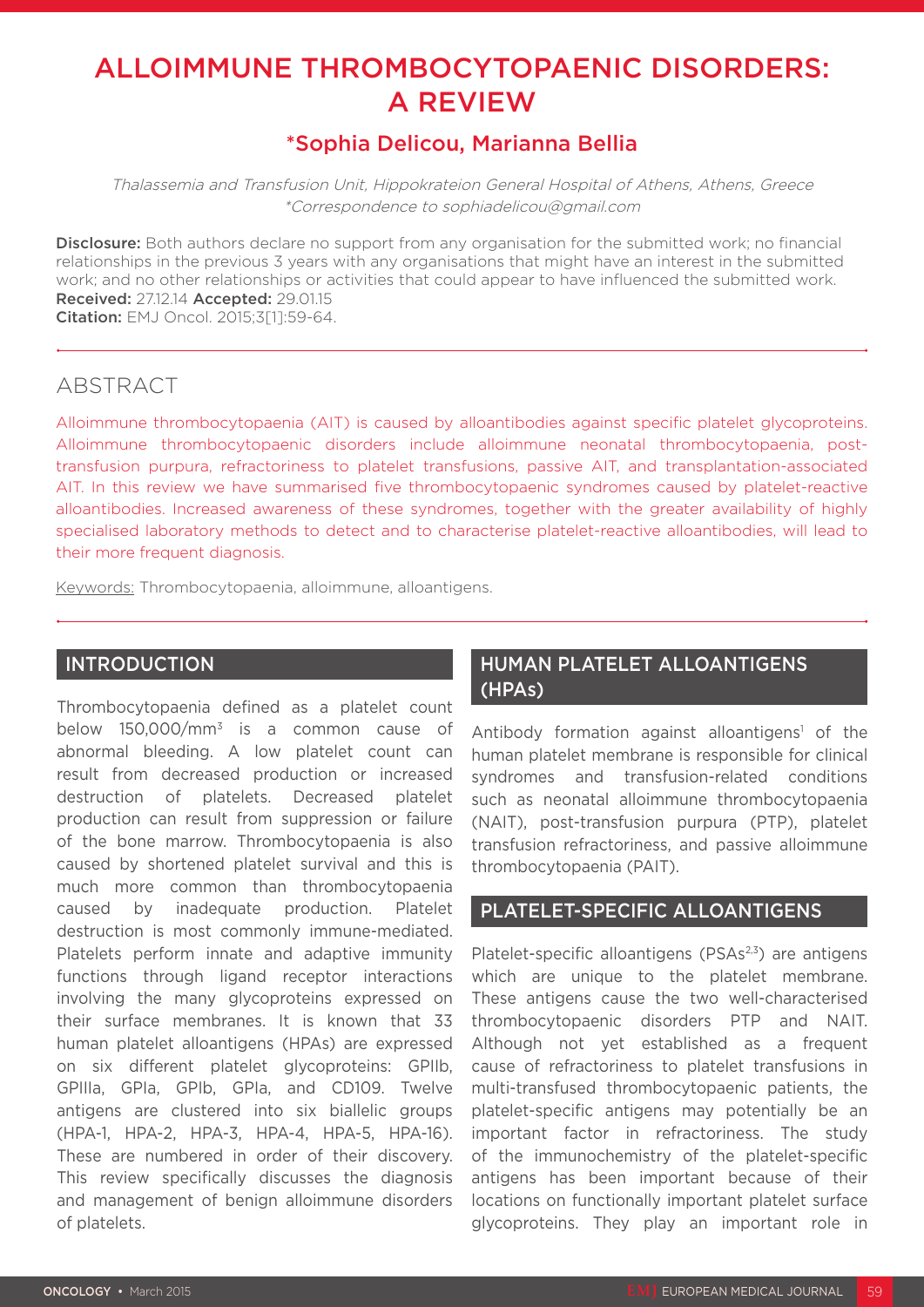platelet function: they serve as receptors for the physiological stimulators thrombin, adenosine diphosphate, and collagen. Furthermore, the receptors for von Willebrand factor and fibrinogen are glycoproteins. Associated with these glycoproteins are the platelet-specific antigens (Table 1).

HPAs4 are located in receptors in the platelet membrane and are frequently involved in alloimmunisation. The Class I human leukocyte antigens (HLAs) HPA-1, -2, -3, -4, -5, and -15 are present in the GPIIIa, GPIba, GPIIb, GPIIIa, GPIa, and CD109 glycoproteins, respectively. According to Ghevaert et al.<sup>5</sup> 95% of the antiplatelet antibodies are specific for HPA-1a or 5b; 5% of the cases involve allele antibodies for HPA-2, -3, and -15. To date 33 HPAs have been described and their molecular basis has been defined. 24 PSAs have been defined by immune sera, of which 12 have been grouped into 6 biallelic systems (HPA- 1,  $-2$ ,  $-3$ ,  $-4$ ,  $-5$ , and  $-16$ ). DNA-typing methods<sup>6</sup> based on polymerase chain reaction (PCR) restriction fragment length polymorphism or the use of allele-specific oligonucleotide hybridisation and single specific primer PCR enables rapid typing for HPA systems, which makes these techniques feasible in most clinical settings where urgent HPA typing is required.

## **NAIT**

NAIT refers to a disorder<sup>7</sup> in which foetal platelets contain an antigen that the mother lacks, and is inherited from the father. These antibodies cross the placenta and bind to the foetal platelets. Clearance of the antibody coated platelets results in foetal/neonatal thrombocytopaenia, a condition that is responsible

for severe life-threatening bleeding of the newborn.8,9 Early diagnosis or suspicion of NAIT is essential for effective therapy even if the identity of the offending platelet antibody is unknown. The passively transmitted maternal antibodies can affect either a foetus or neonate, and failure to recognise this condition results in low platelet counts that can cause intracranial haemorrhage of an otherwise healthy infant either *in utero* or at birth. Major platelet antigens are fully expressed as early as the 19<sup>th</sup> week of gestation.<sup>10</sup> The severity of clinical symptoms of the disorder can vary from no observable indication of disease (whereby the thrombocytopaenia is discovered incidentally) to severe intracranial bleeding. Intracranial haemorrhage in NAIT has been estimated to cause neurologic impairment in 20% of affected infants and death in 10%.<sup>11</sup> HPA-1a is the most common platelet antigen implicated in NAIT, causing ~78% of proven cases. The other specific platelet antibodies implicated are anti-HPA-5b (~19%), and anti-HPA-2, -3, and -4 (~3%). Less common platelet antigens have also been reported to cause infrequent cases of NAIT.12

Although platelet-specific antigens and antibodies are known to cause NAIT, it is important to differentiate between HPA and HLA antigenantibody reactions. HLA Class II determinants may be associated with HPA-1a alloimmunisation. Because many HPA-1a-negative women who have become sensitised to the HPA-1a antigen have HLA-B8, HLA-DR3, and DR52a antigens, it is speculated that these markers may increase the risk of alloimmunisation.<sup>12</sup> Routine typing to determine an HLA phenotype is not feasible because immunisation may not occur even if the markers are present, or severe alloimmunisation may occur when they are absent.<sup>10</sup>

| <b>Classic ATSs</b>                         | Platelet antigen system | Protein antigen | Antigen frequency |
|---------------------------------------------|-------------------------|-----------------|-------------------|
| Neonatal alloimmune thrombocytopaenia       | $HPA-1a$                | GPIIIa          | $>80\%$           |
| Post-transfusion purpura                    | $HPA-4$                 | GPIIa           | $>99\%$           |
| Passive alloimmune thrombocytopaenia        | $HPA-1a$                | GPIIIa          | $>80\%$           |
| Platelet transfusion<br>refractoriness      | HPA-5b<br>$HPA-1b$      | GPIa<br>GPIIIa  | 20-90%            |
| Transplatation-associated thrombocytopaenia | HPA-1a and<br>HPA-5b    | GPIIIa<br>GPIa  | 20-99%            |

#### Table 1: AIIoimmune thrombocytopaenic syndromes (ATSs) caused by platelet-specific aIIoantibodies.

#### HPA: human platelet alloantigen; GP: glycoprotein.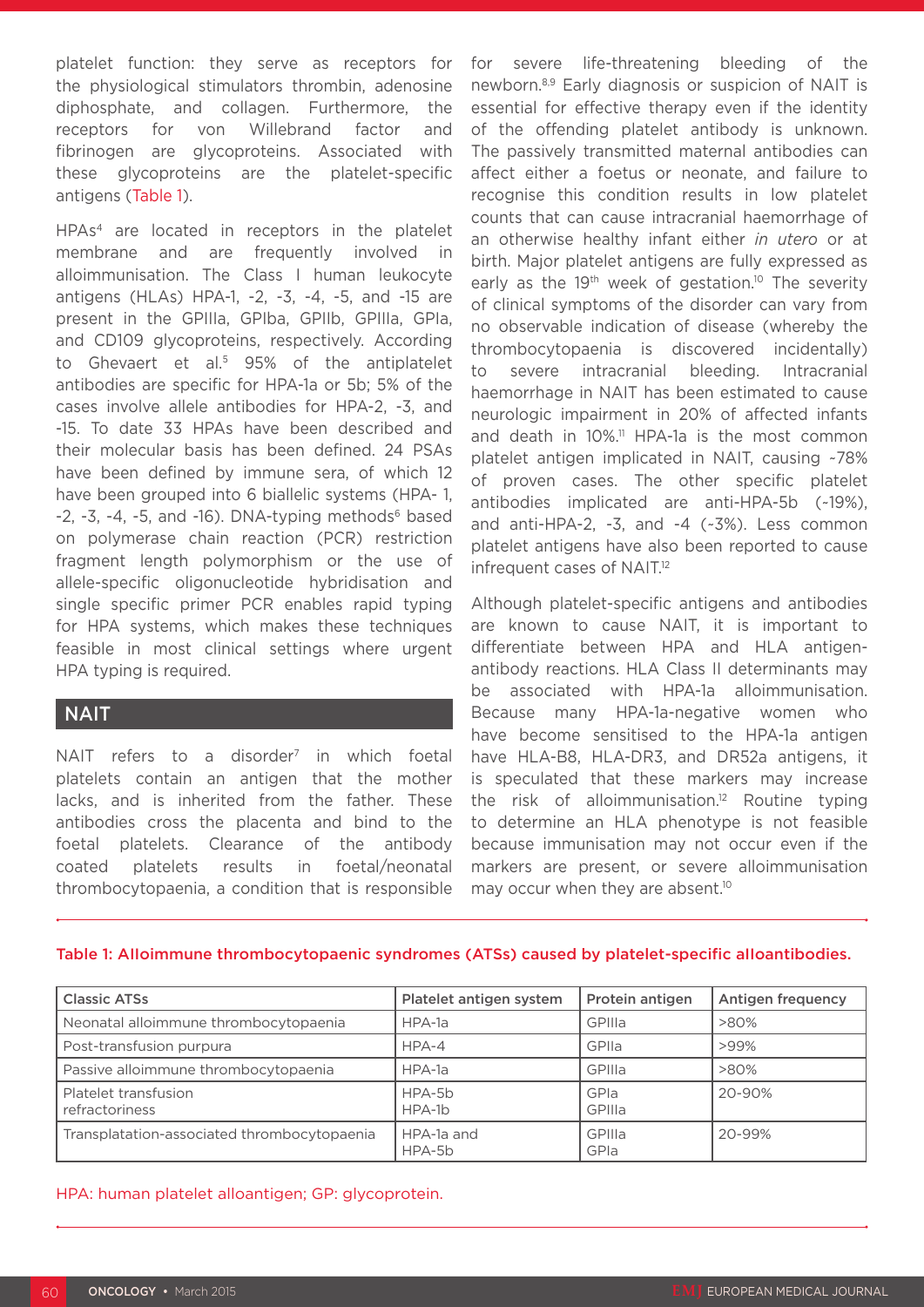NAIT should be considered when a thrombocytopaenic neonate does not respond to transfusion of random platelets or intravenous immunoglobulin (IVIg), but demonstrates and sustains an adequate platelet count shortly after transfusion (i.e. 1 h post transfusion of maternal platelets). The incidence<sup>5,11-13</sup> of NAIT has been estimated to be 1 in 1,500-5,000 live births, and as 60% of identified cases occur in first pregnancies that are otherwise uneventful, it is difficult to predict who may be at risk. The first indication of NAIT may be the presence of unexplained petechiae and/or purpura in a newborn with a platelet count of <100,000/mm3. A diagnosis of NAIT should only be made after exclusion of maternal history of an autoimmune disorder, thrombocytopaenia, or drug abuse. Cordocentesis to determine the foetal platelet count has been used in managing pregnancies complicated by NAIT, but this approach is being minimised or avoided due to the significant procedure-related risks. The earlier the intracranial haemorrhage occurred in the previous sibling, the greater the risk for intracranial haemorrhage in the currently affected foetus.

We perform<sup>5,11,14,15</sup> maternal and paternal platelet antigen typing, as well as maternal human antiplatelet antibody evaluation when the woman or her sister has an obstetrical history suggestive of this diagnosis (e.g. foetal death due to intracranial haemorrhage, neonatal thrombocytopaenia of undetermined aetiology). We perform paternal platelet antigen genotyping if the foetus is at risk of NAIT. If the father is heterozygous HPA-1a/1b, the foetal HPA status should be determined by typing foetal DNA for platelet antigens by PCR. The most widely accepted prevention strategy in the USA is weekly maternal antenatal administration of intravenous gamma globulin, ranging between 1-2 g/kg/week and/ or prednisone 0.5-1 mg/kg/day. Therapy has been initiated as early as at 12 weeks of gestation in pregnancies in which a previous intracranial haemorrhage occurred, with good perinatal outcomes. Although use of glucocorticoids in pregnant women has been associated with an increased risk of pre-term premature rupture of membranes, this has not been described in the literature of pregnancies complicated by NAIT. Experts suggest cesarean delivery with consideration of vaginal birth only if the foetal platelet count is greater than 100,000/mm3 prior to delivery.

## POST-TRANSFUSION PURPURA (PTP)

PTP<sup>16</sup> is a rare bleeding disorder caused by alloantibodies specific to platelet antigens. The antibody against HPA-1a is responsible for most cases. Patients<sup>17</sup> with PTP can present with severe thrombocytopaenia (e.g. platelet count ≤20,000/ mm<sup>3</sup>) that develops approximately 5-10 days following transfusion. The thrombocytopaenia often lasts from days to weeks. This condition appears in patients pre-exposed to foreign platelet-specific antigens by pregnancy or blood transfusion, and develops following a booster of incompatible platelets by producing high titre anti-HPA antibodies. These antibodies paradoxically destroy recipient platelets.17 Several mechanisms have been proposed to explain the destruction of the patients' own platelets along with transfused platelets: adsorption of antigenantibody complexes, cross-reactive antibodies, or autoantibody production. The majority of PTP<sup>17</sup> cases occur in patients with HPA-1b/b genotype producing anti-HPA-1a antibodies after transfusion of HPA-1a antigen; occasionally exposure to other platelet antigens induces the disease. More than one species of platelet-specific antibody may be implicated in rare cases of PTP. However, specific tests to determine the platelet antigenic composition and/or the presence of anti-platelet antibodies may not be readily available.

PTP<sup>17-19</sup> is an immunologically mediated thrombocytopaenia and may be confused with drug-induced or immune thrombocytopaenia (ITP), since the blood and bone marrow smears are consistent with immune platelet destruction in all of these disorders (i.e. thrombocytopaenia, occasional large platelets on the blood smear, increased megakaryocytes in the bone marrow). Since drug-induced thrombocytopaenia is relatively rare, and *de novo* ITP developing in someone who has recently been transfused rarer still, the possibility of a provisional diagnosis of PTP in someone with a history of a recent transfusion is reasonable. The preferred therapy for PTP is IVIg in high doses (400-500 mg/kg per day, usually for 5 days); alternatively, 1 g/kg per day for 2 days can be given for severe thrombocytopaenia. It usually takes about 4 days for the platelet count to exceed 100,000/mm3.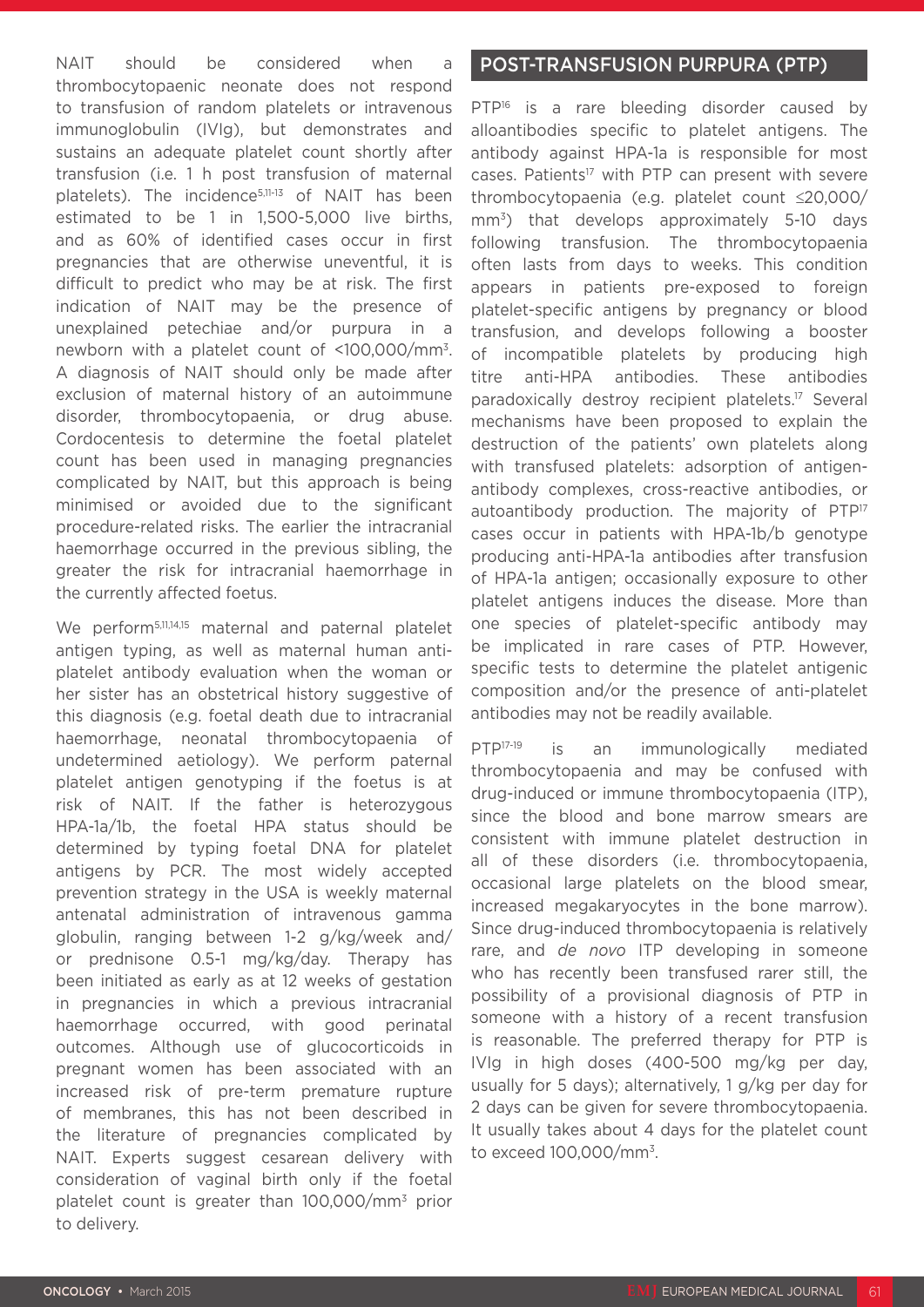## REFRACTORINESS TO PLATELET **TRANSFUSIONS**

Platelet refractoriness<sup>20,21</sup> is a complication of platelet transfusion that affects variable proportions of patients, mostly depending on their diagnosis, previous immunologic stimuli, and type of blood products used for transfusion. Refractoriness to platelet transfusion can be separated into immune and non-immune causes. Immune causes include alloimmunisation to HLA and/or platelet-specific antigens due to prior exposure from pregnancy, transfusions, and/or transplantation. Non-immune causes, based on studies in patients with acute myeloid leukaemia or haematopoietic progenitor cell transplants, include fever, sepsis, splenomegaly, disseminated intravascular coagulation, bleeding, venoocclusive disease, graft-versus-host disease, and medications. A large recent<sup>20,22</sup> study showed that platelet refractoriness develops in 13% of patients with acute leukaemia transfused with traditional blood products and in 3-4% of recipients of white-cell-reduced blood components. Alloimmunisation should be suspected when patients fail to have adequate platelet count increments following transfusion.

In general, poor increments following at least two ABO compatible transfusions stored for less than 72 hours should be documented prior to searching for histocompatible transfusions because, for reasons that are sometimes elusive, patients can have poor increments to a single transfusion with excellent responses to subsequent transfusions. Immune causes of platelet consumption include HLA Class I or HPA antibodies, major and minor ABO incompatibility, drug-induced antibodies, and antibodies to plasma proteins. Different<sup>21,23</sup> serological tests were developed to distinguish immune from nonimmune causes of platelet refractoriness. In each assay, patient serum is incubated with a source of donor target antigen to demonstrate the presence of alloantibodies. There is no consensus regarding which test (lymphocytotoxicity test, platelet immunofluorescence test, lymphocyte immunofluorescence test, enzymelinked immunosorbent assay [ELISA], antigen capture ELISA, monoclonal antibody-specific immobilisation of platelet antigens, solid-phase red cell agglutination test) yields optimum results. Multiplex flow cytometric bead assays are ideal for diagnosing refractoriness. Although studies have compared different testing strategies, there is no clear gold standard.

Once it is determined that a patient is alloimmunised to HLA antigens, compatible platelets are required for transfusion.<sup>24</sup> The large number of polymorphisms in the HLA system complicates the provision of HLA-matched platelets. With approximately 70 antigens to consider, the probability of finding matched donors for recipients with fewer common HLA phenotypes is low, even if a large number of HLA-typed plateletpheresis donors are available. Because of this, different strategies of donor selection are used, such as platelet crossmatching. Alternative methods for treating patients who are refractory to platelets and have thrombocytopaenic bleeding include the use of IVIg or anti-D immunoglobulin in patients who are Rh-positive.

## **PAIT**

PAIT23,25,26,27 is characterised by abrupt onset of thrombocytopaenia within a few hours of transfusing a blood product (usually plasma) that contains high-titre platelet-specific antibodies. In this syndrome, in contrast with PTP, the thrombocytopaenia immediately follows the transfusion and the duration is shorter, from several hours to a few days. Although the PSA can be detected in the donor's plasma and on the recipients platelets, it is not detectable in the recipient's plasma, suggesting that virtually 100% of the transfused alloantibodies bind soon after transfusion.<sup>22,28</sup> It is very important to investigate these cases because of the potential for multiple recipients to develop this syndrome, the responsible blood donor must be excluded from future blood donation. In comparison with PAIT caused by anti-HPA-1a, the severity of the thrombocytopaenia is consistent with other alloimmune syndromes (NAIT, PTP), and is consistent with the concept that the alloimmune thrombocytopaenic syndromes differ in severity largely on the basis of the number of antigen sites per platelet.

## TRANSPLANTATION-ASSOCIATED ALLOIMMUNE THROMBOCYTOPAENIA (TAIT)

This syndrome25,29,30 can occur as a severe complication either with a solid organ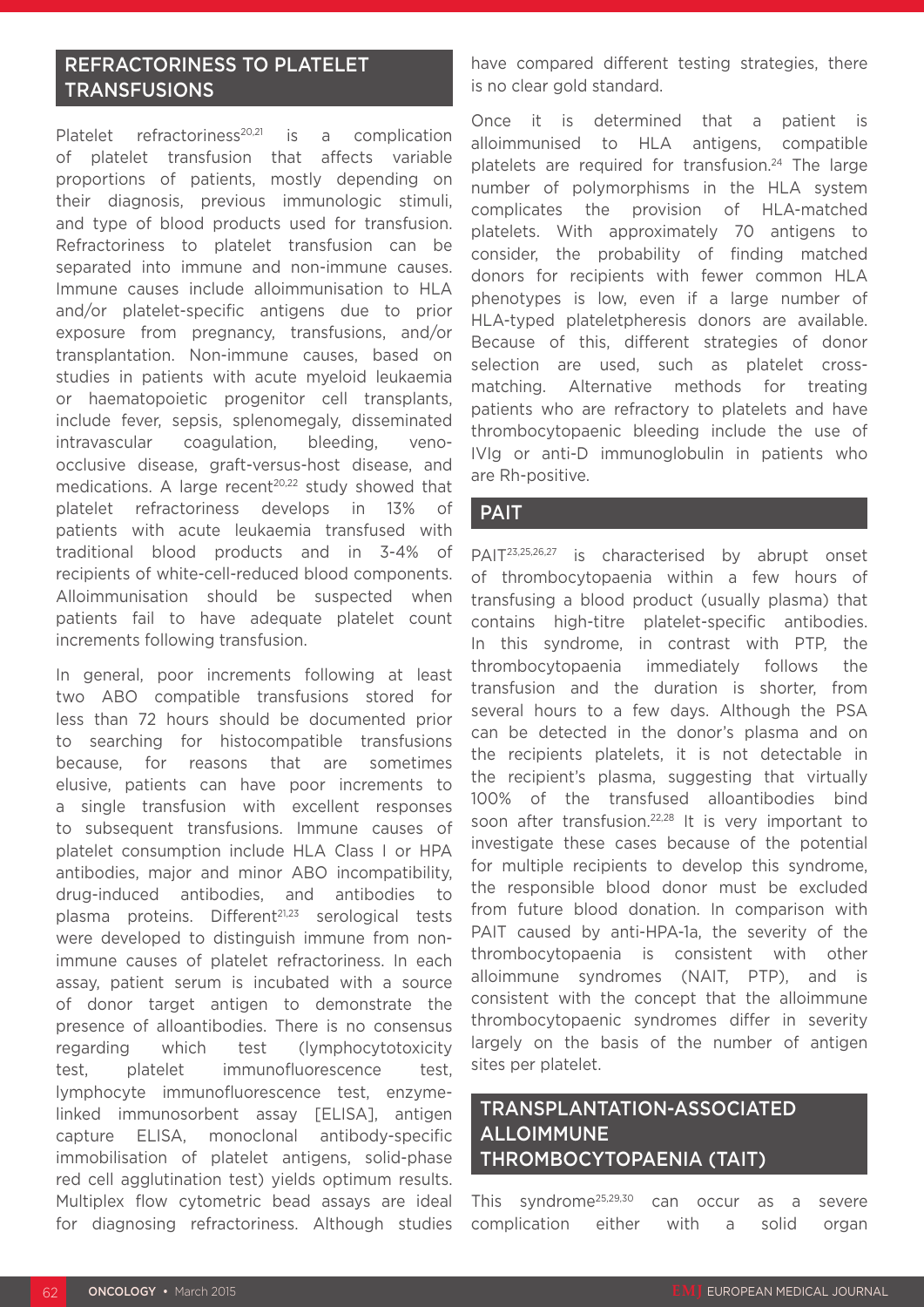transplantation, or an allogeneic bone marrow transplant. Both anti-HPA-1a and anti-HPA-5b alloantibodies can cause thrombocytopaenia that may develop immediately after or a long time after transplantation. An immune mechanism<sup>27,28,31</sup> was suggested by the repeated platelet count increase after treatment with high dose γ-globulin. Thrombocytopaenia by an alloimmune mechanism has been reported in patients after autologous peripheral blood stem cell transplantation. Solid organ transplants can rarely lead to AIT.<sup>32</sup> Reduced platelet levels are commonly seen after liver transplantation. In one reported series of 76 such procedures, a minimal mean platelet count of 86,000/mm3 was measured on the third postoperative day and sequestration of platelets in the liver was demonstrated by the use of radiolabelled platelets. In another recently reported series of 43 liver transplantations, however, the nadir platelet count occurred about 1 week after transplantation and averaged 65,000/mm3.

## **CONCLUSION**

Alloimmune thrombocytopaenia is not the commonest cause of thrombocytopaenia, which has a wide variety of underlying causes. It is important to consider the clinical context of the thrombocytopaenia to guide rational investigation. The best practice guidelines for treatment aim to reduce the risk of severe haemorrhage in thrombocytopaenic patients. The outcome of ongoing and future studies will be crucial for determining the precise role of alloantibodies in the pathophysiology of disease. In the clinical setting it is also important to consider unusual alloimmune thrombocytopaenic disorders in which alloantigens that could be limited to just one family could cause important disease (i.e. NAIT caused by a private alloantigen; theoretically, PAIT or TAIT related to directed donations of blood or bone marrow). These considerations underscore the need for serological investigation to involve the family members rather than to rely on standard platelet-typing donor pools.

### REFERENCES

1. Santoso S, Kiefel V. Human platelet alloantigens. Wiener Klinische Wochenschrift. 2001;113(20-21):806-13.

2. Rozman P. Platelet antigens. The role of human platelet alloantigens (HPA) in blood transfusion and transplantation. Transplant immunology. 2002;10(2- 3):165-81.

3. Metcalfe P et al. Nomenclature of human platelet antigens. Vox Sang. 2003;85(3):240-5.

4. Jones DC et al. Human platelet alloantigens (HPAs): PCR-SSP genotyping of a UK population for 15 HPA alleles. Eur J Immunogenet. 2003;30(6):415-9.

5. Ghevaert C et al. Alloantibodies against low-frequency human platelet antigens do not account for a significant proportion of cases of fetomaternal alloimmune thrombocytopenia: evidence from 1054 cases. Transfusion. 2009;49(10):2084-9.

6. Klüter H et al. Rapid typing for human platelet antigen systems-1, -2, -3 and -5 by PCR amplification with sequence-specific primers. Vox Sang. 1996;71(2):121-5.

7. Pacheco LD et al. Fetal and neonatal alloimmune thrombocytopenia: a management algorithm based on risk stratification. Obstet Gynecol. 2011;118(5):1157-63.

8. Kaplan C. Neonatal alloimmune thrombocytopenia. Haematologica. 2008;93:805-7.

9. Peterson JA et al. New platelet glycoprotein polymorphisms causing maternal immunization and neonatal alloimmune thrombocytopenia. Transfusion. 2012;52(5):1117-24.

10. Rothenberger S. Neonatal alloimmune thrombocytopenia. Ther Apher. 2002;6(1):32-5.

11. Kamphuis MM et al. Incidence and consequences of neonatal alloimmune thrombocytopenia: a systematic review. Pediatrics. 2014;133(4):715-21.

12. Harkness M. Neonatal alloimmune thrombocytopenia. Br J Midwifery. 2002;10(2):99-103.

13. Bussel JB et al. Clinical and diagnostic comparison of neonatal alloimmune thrombocytopenia to non-immune cases of thrombocytopenia. Pediatr Blood Cancer. 2005;45(2):176-83.

14. Ouwehand WH et al. Management of severe alloimmune thrombocytopenia in the newborn. Arch Dis Child Fetal Neonatal Ed. 2000;82(3):F173-5.

15. Arnold DM et al. Diagnosis and management of neonatal alloimmune thrombocytopenia. Transfus Med Rev. 2008;22(4):255-67.

16. Gonzalez CE, Pengetze YM. Posttransfusion purpura. Curr Hematol Rep. 2005;4(2):154-9.

17. Shtalrid M et al. Post-transfusion purpura: a challenging diagnosis. Isr Med Assoc J. 2006;8(10):672.

18. Hendrickson JE, Hillyer CD. Noninfectious serious hazards of transfusion. Anesth Analg. 2009;108(3):759-69.

19. Brand A. Immunological aspects of blood transfusions. Transpl immunol 2002;10(2):183-90.

20. Leitner GC et al. Post-transfusion purpura without detectable antibodies: their adsorption from the plasma by multiple incompatible platelet transfusions. Br J Haematol. 2002;117(4):994-5.

21. Rebulla P. Refractoriness to platelet transfusion. Curr Opin Hematol. 2002;9(6):516-20.

22. Dan ME, Schiffer CA. Strategies for managing refractoriness to platelet transfusions. Curr Hematol Rep. 2003;2(2):158-64.

23. Hod E, Schwartz J. Platelet transfusion refractoriness. Brit J Haematol. 2008;142(3):348-60.

24. Schiffer CA. Diagnosis and management of refractoriness to platelet transfusion. Blood Rev. 2001;15(4):175-80.

25. Toor AA et al. Bleeding risk and platelet transfusion refractoriness in patients with acute myelogenous leukemia who undergo autologous stem cell transplantation. Bone Marrow Transplant. 2000;26(3):315-20.